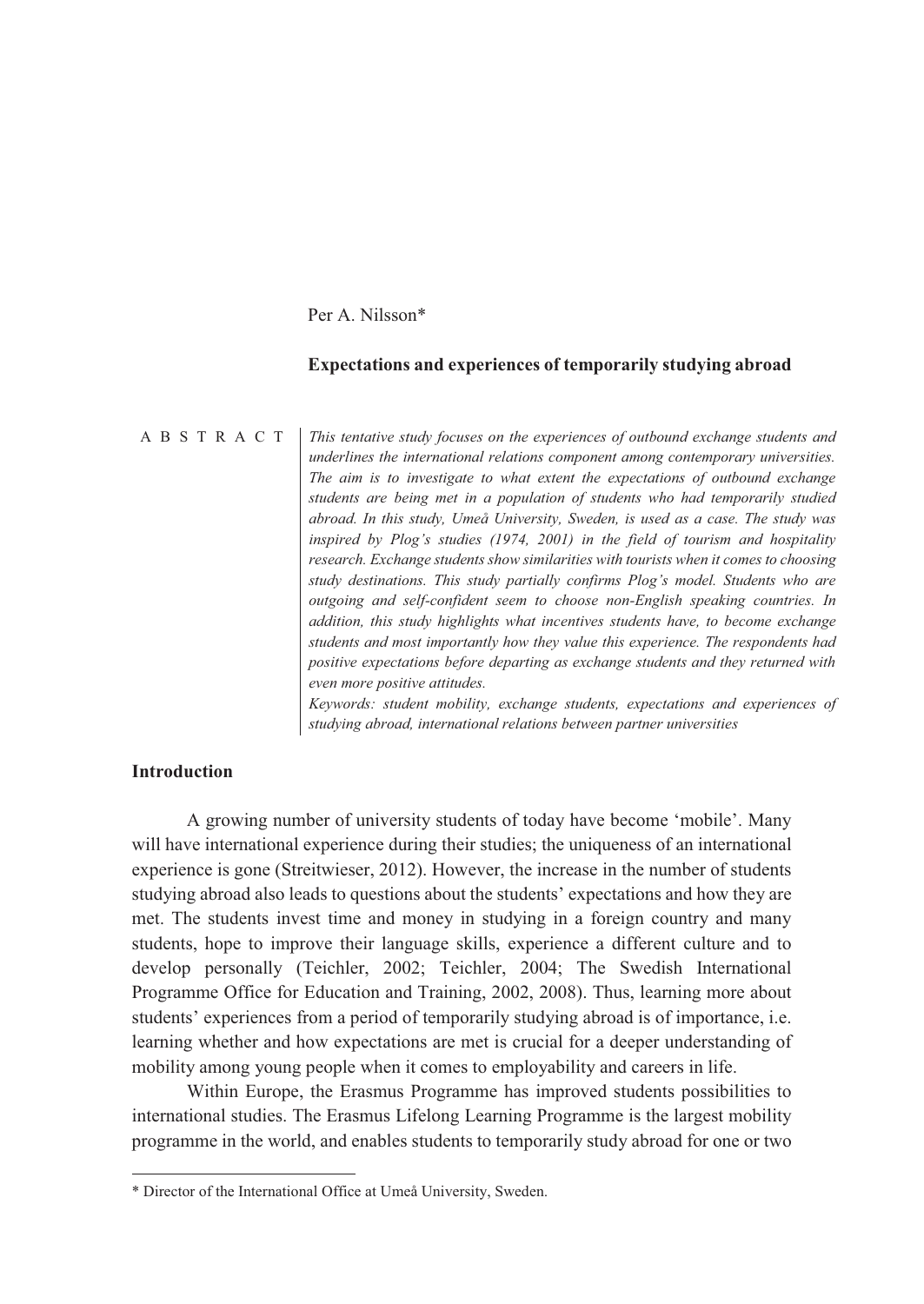semesters at academic institutions in Europe. Erasmus networks now cover 90% of Europe's universities (Times Higher Education Supplement, 2005). In Sweden and many other countries, there are also options for university students to study abroad outside of Europe. For that very reason, student mobility has become an ambiguous area of research (Cambridge & Thompson 2004). According to Findlay, King, Stam and Ruiz-Gelices (2006), student mobility can be conceptualised theoretically in three ways: as an element of highly skilled migration, as a product of globalisation, and as an element of youth mobility cultures and consumption geographies.

This article deals with experiences of temporarily studying abroad. The aim is to investigate to what extent the expectations of outbound exchange students are being met in a population of students that has temporarily studied abroad. What are the students' expectations and experiences after returning from temporarily studies abroad? In this article a model is used from tourism and hospitality research to test if student mobility can be better understood by widening the perspective and studying student mobility from another angle.

This tentative study has focused on the Swedish experience of outbound exchange students and, in particular, the case of outbound students from Umeå University. The basis for the analysis has been built on this limited case study. This Swedish example will be used throughout the article to discuss student mobility.

What do exchange students expect?

Travel has become a meaningful part of many young peoples' lives. Why, how and where you travel says something about who you are and who you want to be (Jonsson, 2003). In Jonsson's study, attitudes towards studying abroad were examined among those who were considering studying at a college or university. The motives given were the expected ones, for example, to learn a new language and to learn about another culture. More surprising were the findings that the students wanted a break from the monotony of the daily grind, a bit of time to breathe freely, to do something new and to get away for a while. Moreover, the study showed that young people have very positive associations regarding internationalisation and many want to live, work and/or study outside of Sweden. The final report of the Professional Value of Erasmus Mobility, VALERA (Bracht, Engel, Janson, Over, Schomburg & Teichler, 2006), makes a similar observation, i.e. Erasmus is gradually losing its uniqueness, as mobility has become the norm among European university students.

Cultural experience is often the major reason for students choosing to study abroad temporarily (Thissen & Ederveen, 2006). This is, of course, true for exchange students who study abroad for one or two semesters. Thissen and Ederveen (2006) emphasise that the motives for fee-paying students coming to Europe to study for a whole degree are somewhat different from the motives of exchange students who enrol in a mobility programme such as Erasmus. This has to do with differences in expectations regarding experiences and career. Fee-paying international students studying for a whole degree are investing a lot of money in a career, whereas exchange students are focusing on aspects of personal development (Papatsiba, 2005; Thissen & Ederveen, 2006).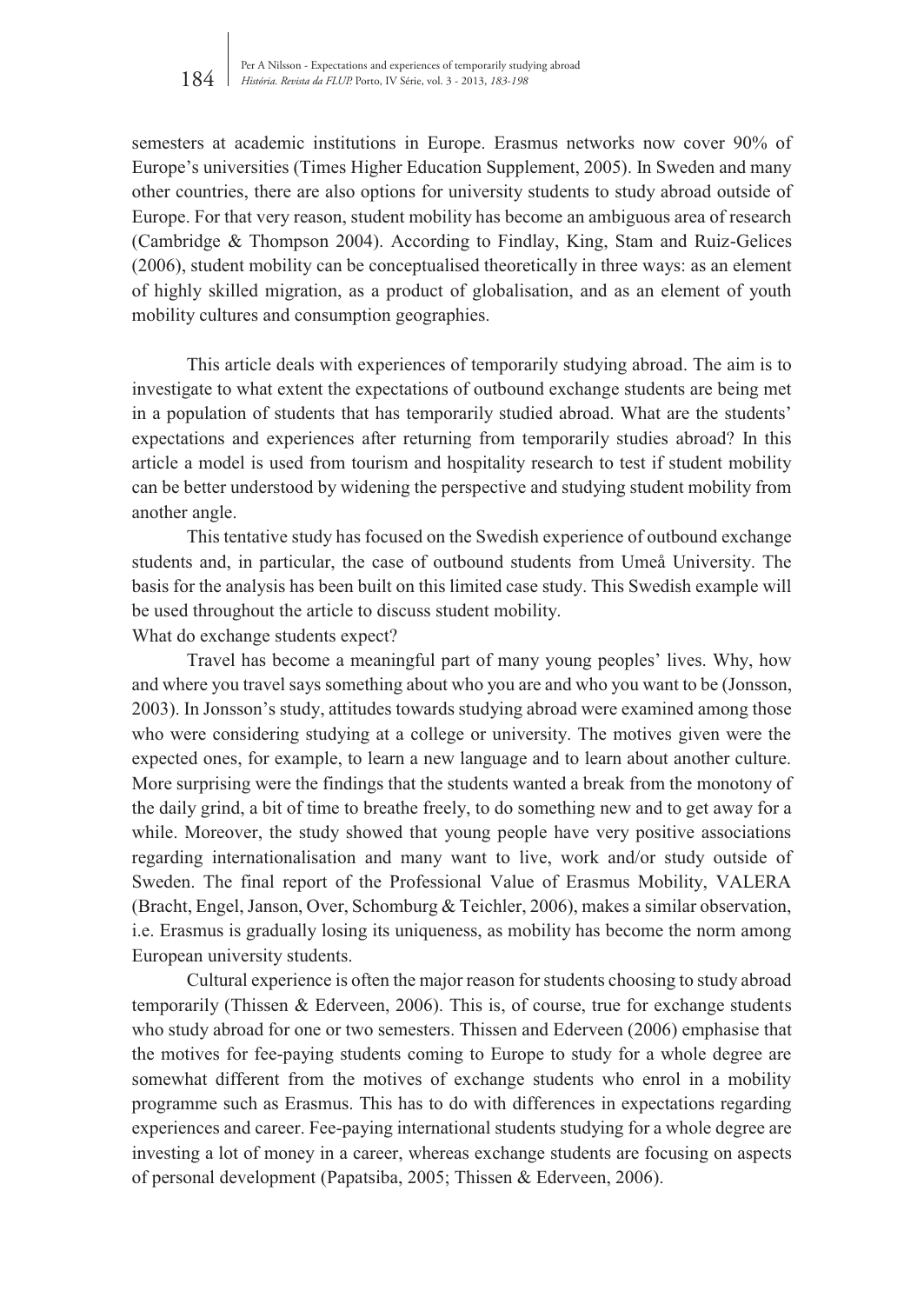That which is a motive for some students to study abroad might be an obstacle for others. The Swedish International Programme Office for Education and Training conducted a survey in 2002 and found that students who did not participate in mobility programmes highlighted reasons such as timing, language problems, previous experience of working abroad, travel, studying abroad and being unmotivated as obstacles to studying abroad. Swedish students who did not enrol in student mobility programmes also emphasised ties to family and friends as a reason for staying put. Another study by the Swedish International Programme Office (2008), involved interviewing students about their attitudes towards studying abroad. The results of the study confirmed the desire among Swedish students to study in English when studying abroad.

In a New Zealand study Doyle, Gendall, Meyer, Hoek, Tait, McKenzie & Loorparg (2009), found that students perceived the cost of studying abroad, leaving friends and family, studying in a language other than English, and a preference for prioritising completing an undergraduate degree to be the main obstacles to overseas exchange studies.

When students are asked about how they perceive the benefits of experiencing studying abroad, as many studies on student mobility have done (cf. Bond, Girgrah, Burrow, Ingersoll, Vandersmuhlen, Spaling & Areemanpattnil, 2009), the answers are quite similar. For instance, Doyle et al. (2009) found that students perceived the exposure to a different culture and language, and the experience of studying and living abroad as benefits of overseas exchange studies.

#### **What do exchange students experience abroad?**

Students who choose to study abroad are taking a significant step in setting in motion their own individual life projects and it can be assumed that they dream of and aspire to having a great experience, be it for academic or personal development. It is quite obvious that students have expectations before enrolling in a student mobility programme; other scholars have also designed studies to follow-up on students' experiences of temporarily studying abroad (cf. Bracht, Engel, Janson, Over, Schomburg & Teichler, 2006; Campbell & Li, 2008; McLeod & Wainwright, 2009). One follow-up study observed separation and isolation in the international student community with weak attachment to the 'local' community (Waters & Brooks, 2009).

The outcome of students studying abroad has received quite a lot of attention in various studies. However, outcomes can be difficult to evaluate depending on when follow-up studies take place, these can take place immediately after a period abroad or up to several years later, but also depending on whether the studies target exchange students (often Erasmus) or international students in general. In addition, the conclusions that can be drawn from follow-up studies depend on the size of the population studied, which may explain why results from follow-up studies can differ.

Erasmus students' mobility has not attained the scale anticipated, particularly for UK students (King & Ruiz-Gelices, 2003). To learn more about the students' experiences of temporarily studying in Europe, King et al. (2003) conducted a study. The study showed that the experience of a year abroad led to linguistic improvement, the cultural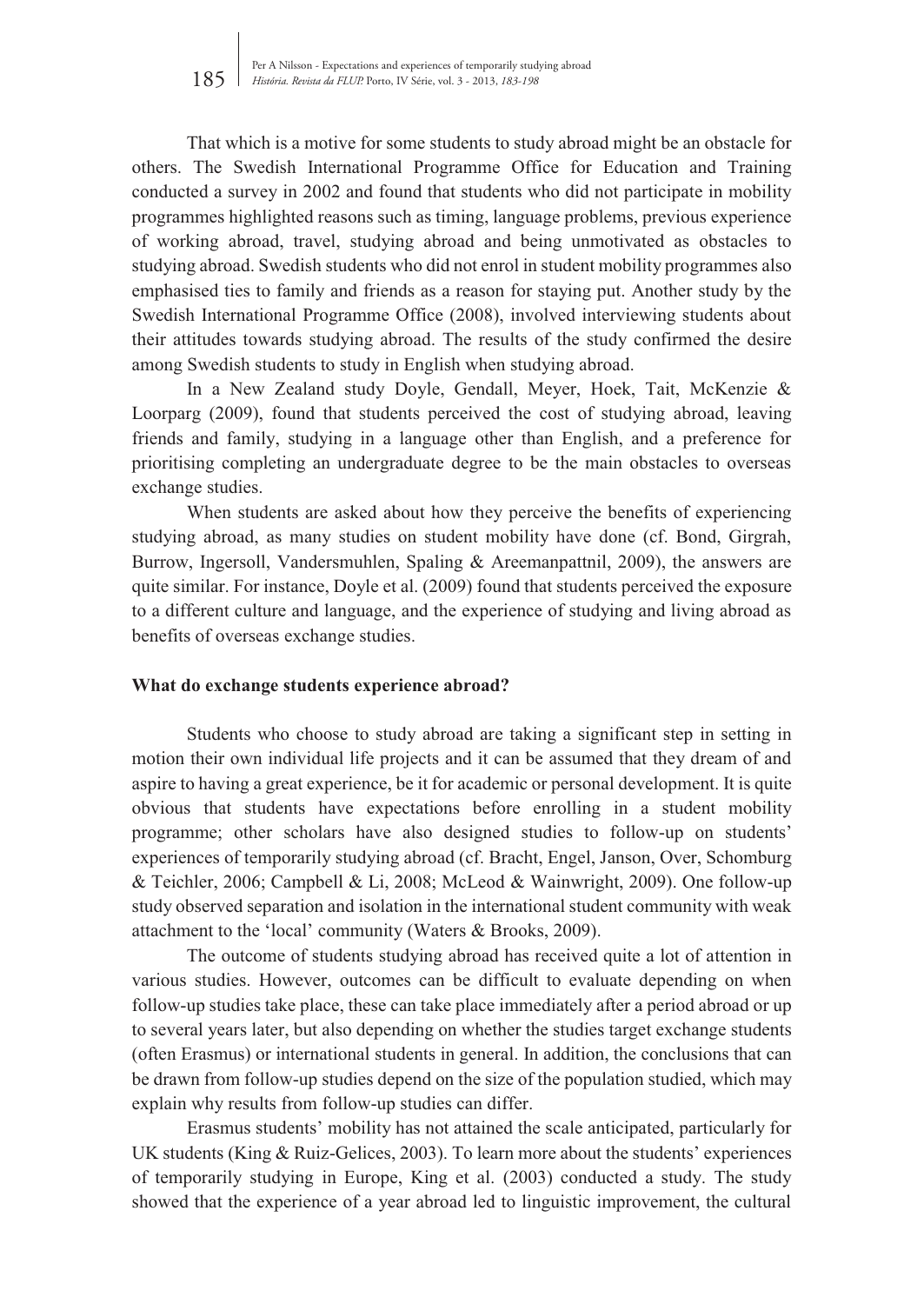experience of living in another country and further general personal development. While career prospects improved after studying abroad, academic learning experiences were less significant. These findings are similar to many other studies of student mobility (Maiworm & Teichler, 1996; Teichler, 2002; Bracht et al. 2006).

Bracht et al. (2006) concluded that former Erasmus students could expect higher income and status than their immobile peers but they were being employed in international work assignments and were often internationally mobile. Only former Erasmus students from Central and Eastern European countries could generally expect on better career opportunities than their immobile peers. Studies by Maiworm and Teichler (1996) showed that Erasmus-students found work that allowed them to exploit the special skills they gained during their experience of studying abroad. Norris and Gillespie (2009) found that studying abroad truly did change lives, as the respondents' career choices were affected by the experience of studying abroad. In addition, mobile students more frequently had jobs with international work assignments (Wiers-Jenssen, 2008). A comprehensive study by Mohajeri Norris and Gillespie (2009) on the experience of studying abroad also confirmed its impact on career choices later in life. The study showed that studying abroad affected the career choices of nearly two thirds of the respondents.

# **Introducing a model from tourism and hospitality research to better understand student mobility**

In tourism and hospitality research, exchange students would be defined as tourists because they are temporarily mobile like all other tourists. Exchange students study for one or two semesters at a foreign university and then return home to finish their degrees. Moreover, the literature review above indicates that reasons other than those related to education are applicable. Thus, it can be argued that most exchange studies are prompted by a mixture of motives, including typical touristic motives, such as experiencing something different to everyday life. Therefore, some scholars have studied international education viewed as tourism (e.g. Chen & Kerstetter, 1999; Field, 1999). One could therefore, assume that studies of tourism could contribute to a better understanding of the rationale behind international student mobility. In our global economy, student mobility is a part of the tourism industry. Students "shop for" experiences and training in different parts of the world and this shopping is a source of income for businesses.

Plog (1974, 2001) attempts to understand why destinations and resorts rise and fall in popularity. According to Plog, certain destinations attract visitors with distinct psychological profiles. Applied to the phenomenon of student mobility, this could mean that universities in some countries are more attractive to certain student groups than to other student groups, particularly when life-style considerations are more important drivers than academic concerns. For instance have universities in Australia, Spain and France lost in popularity and countries as Denmark, Poland, Japan and China have gained in popularity for Swedish students studying abroad (Statistics Sweden 2012). Based on this, the design of this study has been inspired by Plog. It seems that the psychology of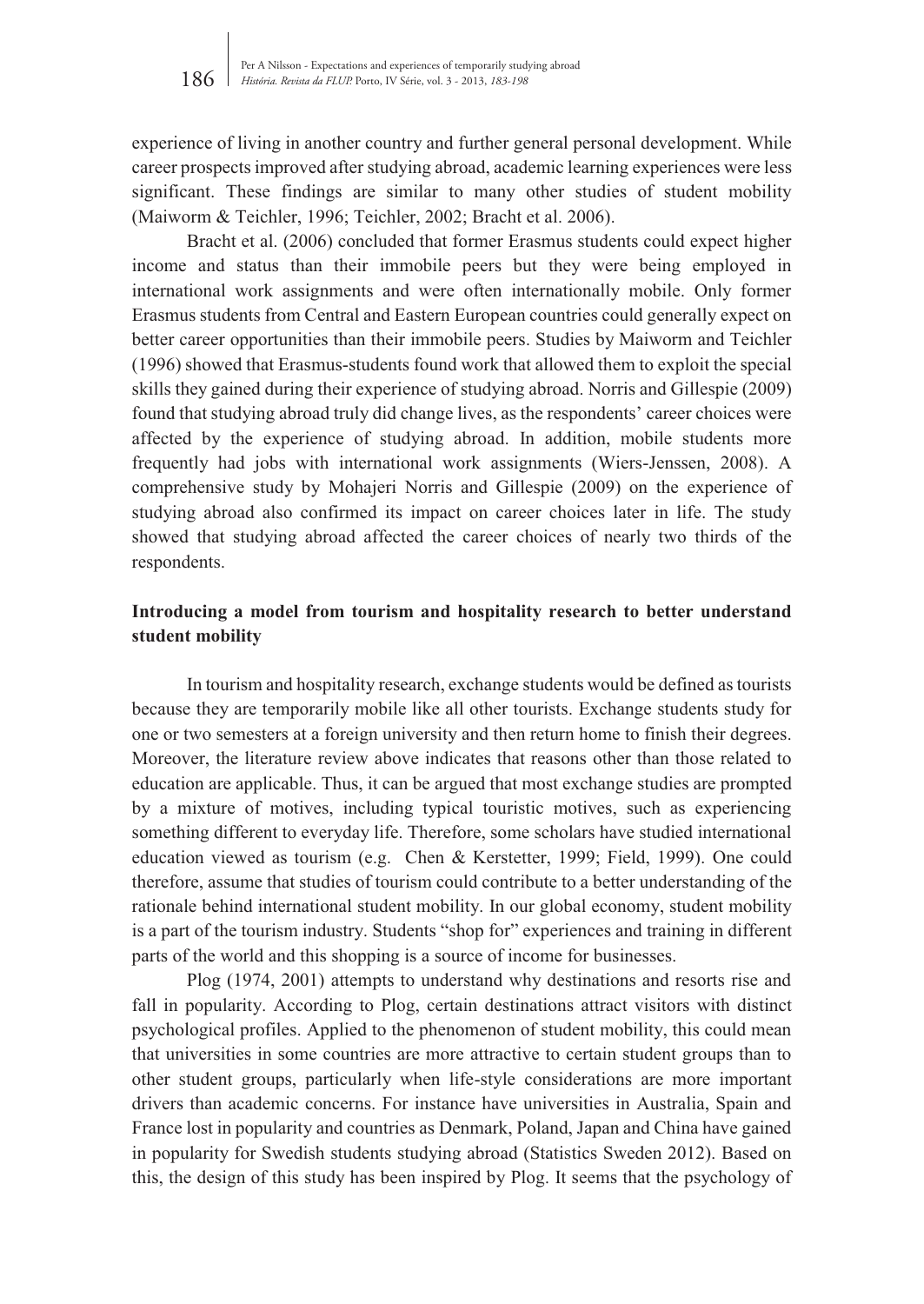students when choosing a study destination has much in common with the decision making of the individuals in Plog's studies.

Plog's study involves understanding the psychology of decision-making when people travel. Can the same principles also apply to the psychology of students when choosing a study destination? In Plog´s earlier work (1974), he used the terms 'psychocentrics' and 'allocentrics' to describe the characteristics of people travelling. Later, Plog (2001) changed the terminology and grouped the people under these labels 'dependables' (psychocentrics) and 'venturers' (allocentrics). The dependables try to make their daily lives predictable and dependable. The venturers are personalities at the opposite end of the spectrum. These individuals reach out to and explore the world and all of its diversity. They are self-confident and intellectual explorers. The archetypes of these two personalities are rare, which is why the dimensions of venturesomeness and dependability distribute on a normal curve. Plog argues that this fact, which is based on empirical studies, helps to explain why destinations rise and fall in popularity. Destinations attract different groups of consumers/tourists. Analogously, it can be assumed that different study destinations, i.e. the city or region where a university is located, attract different students. Jonsson (2003) showed that some students were attracted by study destinations far away from Sweden. Others, mostly less experienced travellers, looked for options closer to the home university. The conclusion drawn by Plog is that these personality characteristics determine travel patterns and preferences.

#### **Method**

The focus of this study is the expectations that outbound exchange students have when they depart to study abroad for one or two semesters. Hence, the analyses are based on data from a survey monitoring their expectations prior to leaving and a follow-up survey after their time abroad. The survey was carried out as web-based questionnaires directed at outbound exchange students from Umeå University, a comprehensive university in the north of Sweden, with 32,000 students during the academic year 2007/2008. In total, 143 students from

Umeå enrolled in an exchange program in the autumn term of 2007. Two thirds were Erasmus students and the rest were bound for studies in North America and Australia. 123 had signed up for one semester abroad, and the remaining 20 were to spend a full academic year at a university abroad.

The Umeå University case is a limited study and was chosen because of good collaboration with the International Office and accessibility to the students and their participation in the survey. Later, 10 outbound exchange students were interviewed randomly after they returned. The students knew that the interviews were going to be published on the Umeå University web-site in an effort to promote exchange studies and they all agreed to that.

Before leaving for their studies abroad, the 143 students received a questionnaire in which they were asked about their previous experiences of travelling and living abroad, their motives for enrolling in an international study programme, their choice of study destination, and their expectations (such as learning another language, getting to know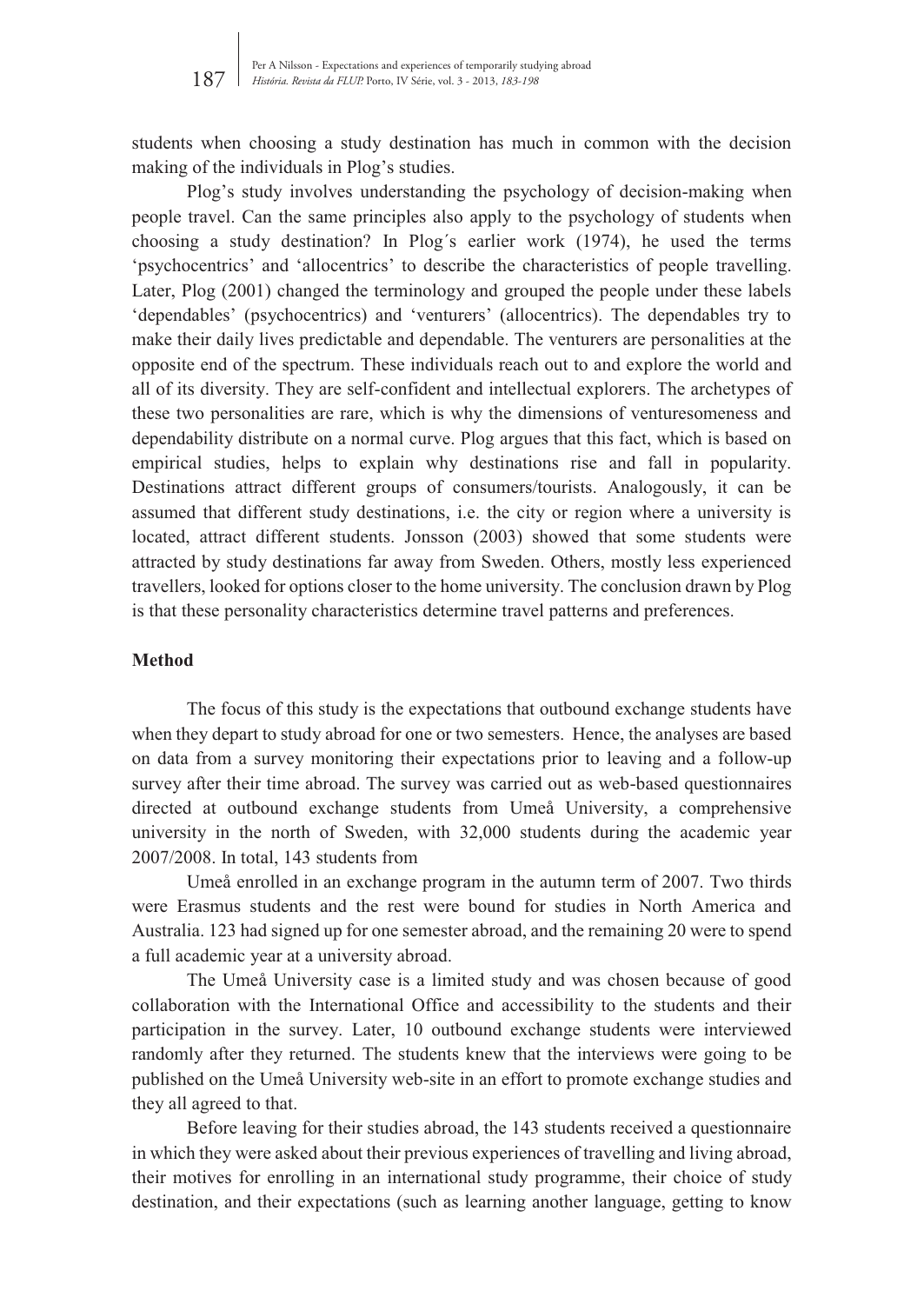another country and culture, a sense of adventure, etc.). A Likert scale was used in the survey to scale responses to the questionnaire on seven levels from strongly agree to strongly disagree. In relation to their return to Sweden, six months later, the students were once again approached with a web-based survey and asked questions about how they had perceived their stay abroad. The data set therefore constitutes a panel.

For exchange students, an agreement between Umeå University and an international partner university is fundamental. Without an agreement, the only option for the students is to study abroad on their own, without a scholarship or support from the home university. Umeå University has more than 700 agreements with partner universities worldwide, but most of the agreements are within Europe (i.e. within the Erasmus and Nordplus mobility programmes).

An Umeå University student can choose from many countries when it comes to studying abroad as an exchange student. The choice is dependent on the student's main field of study. The students have many possibilities, for instance, a law-student can choose between 17 countries, and a business student between 24 countries. Students have many more options than they are willing and able to exercise when it comes to studying abroad, especially within the Erasmus Programme. Many students from Umeå University prefer to travel far from Sweden when studying abroad. Countries such as Australia, South Africa, Japan and the USA are popular among students but there are relatively few places available. The demand from Umeå students to study abroad is very different from that which Umeå University can actually supply. The places available at universities in many countries are not very popular among students. One thing to keep in mind is that the students' home university can only nominate students, while the hosting universities admit the students. For example, many more students from Umeå want to study in Great Britain than can possibly be accepted by the admitting study institutions, due to the popularity of that particular country among a large group of potential international students. Thus, there is a discrepancy between what the students perceive as the best option and what Umeå University can actually provide supply its students. What impact does this have for the research question in this study, i.e. how expectations are met? The students have different expectations when being granted their first priority destination compared with if they are offered their second/third priority. In addition, this has most likely an impact on how they experience the period abroad.

In the present study, outbound exchange students were studied in order to be able to draw conclusions from what exchange students had experienced after having temporarily studied abroad. The questionnaire about the students' expectations, previous experience of travelling etc. was not validated which is a weakness of the study. Further limitations are, for example, that the study relied on a relatively small group of outbound exchange students, and that the students were followed up after a relatively short period of time. Moreover, this study lacks a control group of students studying on campus. These limitations will, of course, make conclusions drawn from this study tentative.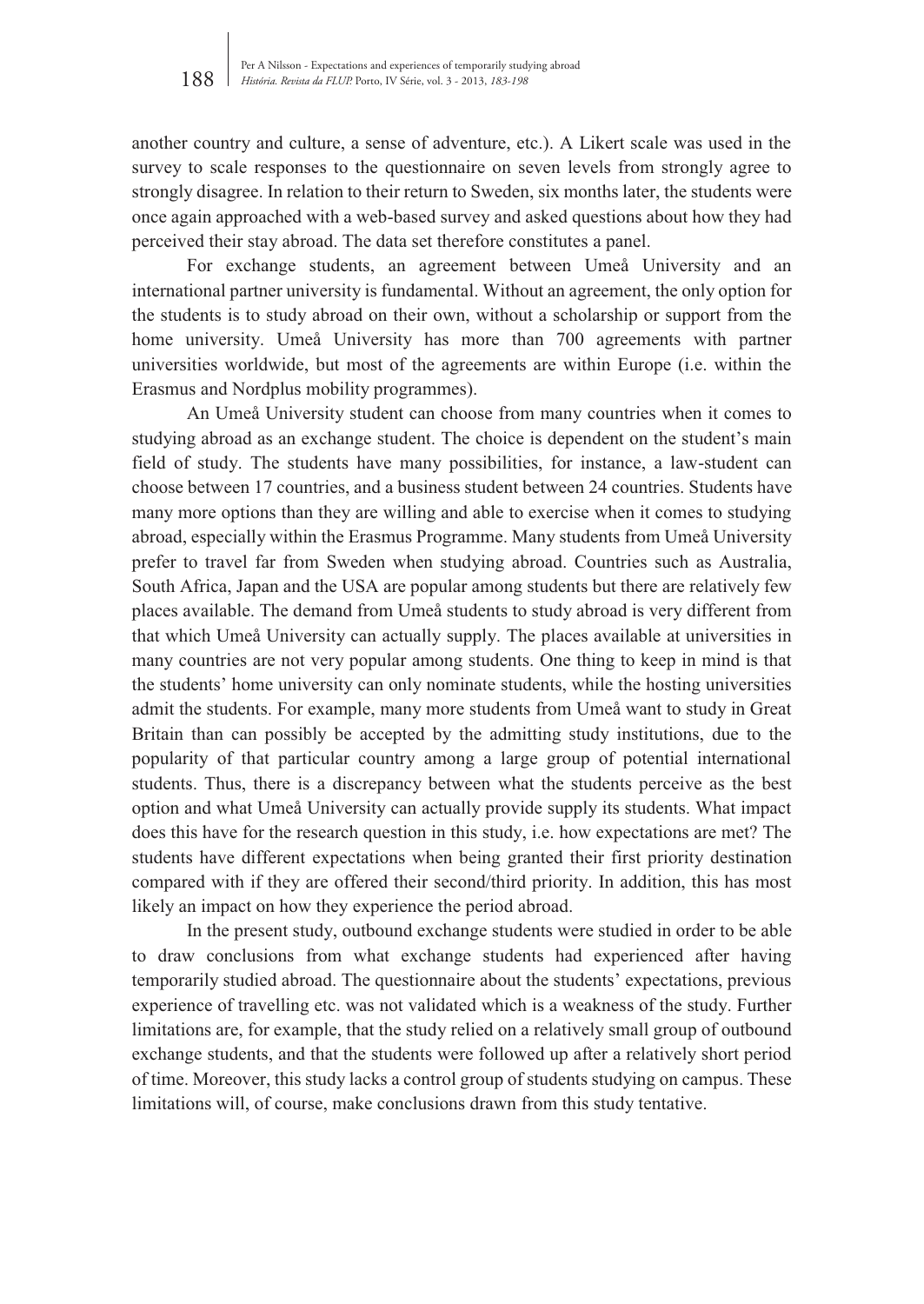# **Participants**

Of the initial 143 outbound students, 80 persons answered the first questionnaire, yielding a response rate of 56%. One reason for not answering the first questionnaire may have been that students are frequently asked to answer surveys during their studies at Umeå University and many students become hesitant to responding to surveys. The follow-up survey was directed at the 80 students who answered the first questionnaire and yielded 62 answers. Non-respondents in the follow-up survey were mainly the result of students having changed their e-mail addresses and, therefore, not possible to reach.

Of the initial population of 143 students, 62 answered both questionnaires, and 57 of the respondents could be matched and linked between the responses in both surveys. Therefore, panel encompasses 40% of the population. An analysis of the non-respondents does not indicate any bias with respect to gender, age or study programmes. However, the results of this study are limited to 62 students who participated in an international programme and cannot be generalised to all students at Umeå University who choose to study abroad (a substantial but unknown number of students choose to study abroad for shorter or longer periods outside of mobility programmes administered by the university).

All statistical analysis was performed with SPSS, version 17.0 for Windows. The Wilcoxon signed ranked test was used for the study of paired observations, e.g. when comparing the answers to the questionnaires after returning to Sweden with the answers before leaving for studies abroad. The Mann-Whitney test was used to compare differences between groups. The level of statistical significance was set to  $p<0.05$ .

## **The framework of the survey**

The characteristics of psychographic types are described in Table 1 and were inspired by Plog (1974, 2001). Student mobility characteristics can be categorised as either the self-inhibited and non- adventurous type (dependables) or the type of person who is outgoing and self-confident in his/her behaviour (venturers). In this study, students going to non-English speaking countries were labelled more self-confident (venturers) than those going to English speaking countries (dependables). In addition, foreign language competence is important for students' choice of study destination.

According to Plog, psychographic groups can be placed on a population curve; the graph follows a normal distribution curve with the two extremes at opposite ends. This model was chosen in order to understand why students make different decisions when choosing study destinations, especially when they have such a wide range of options. In accordance with the model, the respondents were divided into two groups, those studying in 'English speaking countries' and those studying in 'non-English speaking countries'. Plog's studies examined tourists choosing tourist destinations and this study examines the potential for applying tourism research when studying the choices exchange students make when choosing study destinations. In addition, this model was used as a hypothesis to better understand why students make different decisions when choosing a study destination.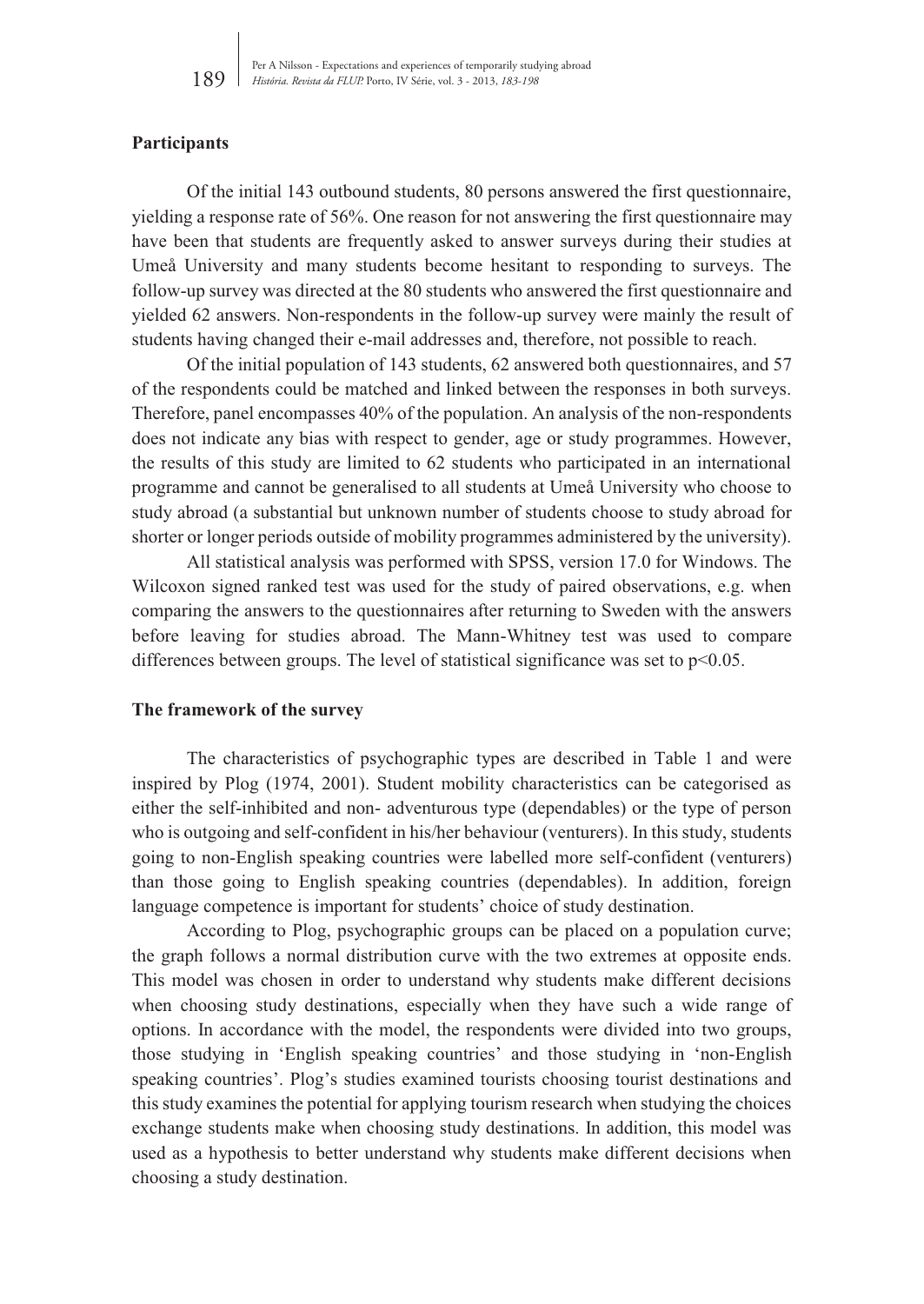| Dependables (self-inhibited and non-<br>Venturers (a person who is outgoing |                                        |  |  |  |  |  |  |
|-----------------------------------------------------------------------------|----------------------------------------|--|--|--|--|--|--|
| adventurous type of person)                                                 | and self-confident in their behaviour) |  |  |  |  |  |  |
| Prefer an English-speaking<br>$\bullet$                                     | Prefer a non-English-                  |  |  |  |  |  |  |
| country to improve English                                                  | speaking country to learn a            |  |  |  |  |  |  |
| Like commonplace activities<br>$\bullet$                                    | third or fourth language               |  |  |  |  |  |  |
| at study destinations                                                       | Enjoy a sense of discovery             |  |  |  |  |  |  |
| Prefer a study destination in an<br>$\bullet$                               | and delight in new                     |  |  |  |  |  |  |
| attractive country, academic                                                | experiences                            |  |  |  |  |  |  |
| work secondary                                                              | Prefer novel and different             |  |  |  |  |  |  |
| A limited challenge<br>$\bullet$                                            | study destinations, academic           |  |  |  |  |  |  |
| Prefer a commonplace                                                        | work primary                           |  |  |  |  |  |  |
| destination                                                                 | High level of challenge                |  |  |  |  |  |  |
| Prefer familiar atmosphere (a<br>$\bullet$                                  | Prefer an exotic destination           |  |  |  |  |  |  |
| culture you can recognize and                                               | Enjoy meeting and dealing              |  |  |  |  |  |  |
| not too different from Sweden)                                              | with people from a strange             |  |  |  |  |  |  |
| A schedule and an experience<br>$\bullet$                                   | or foreign culture                     |  |  |  |  |  |  |
| of studying abroad that you                                                 | Pre-arrangements should                |  |  |  |  |  |  |
| can foresee before going                                                    | include basics, but open to            |  |  |  |  |  |  |
|                                                                             | flexibility and changes to             |  |  |  |  |  |  |
|                                                                             | courses                                |  |  |  |  |  |  |

Table I. Student mobility characteristics of psychographic types inspired by Plog 1974. The questions in the survey were all connected to what is described in Table I. For instance, students were asked about their knowledge of a second and third language, how much they had travelled, the parts of the world they had visited, their expectations before studying abroad, and finally their motives for choosing a foreign university.

#### **Results**

The following section presents the results from the two surveys. Of the respondents answering the first survey  $(n=80)$ , the average age was 24 and the majority of respondents were women. The vast majority of all of the students were studying social sciences, law and business. The rest of the students were studying natural sciences and technology, medicine, dentistry, education, humanities and fine arts.

A large majority was about to study in Europe and wished to study in an English speaking country. About half of the respondents studied in the UK, Ireland, Australia, Canada and the USA.

In the first survey, the students were asked how they valued the importance of the study destination, i.e. a city or a region where the university was located. Seven out of ten said that the study destination was more important than the university itself. They were also asked to value the importance of the country and 76% of the respondents thought that the country was more important than the study destination.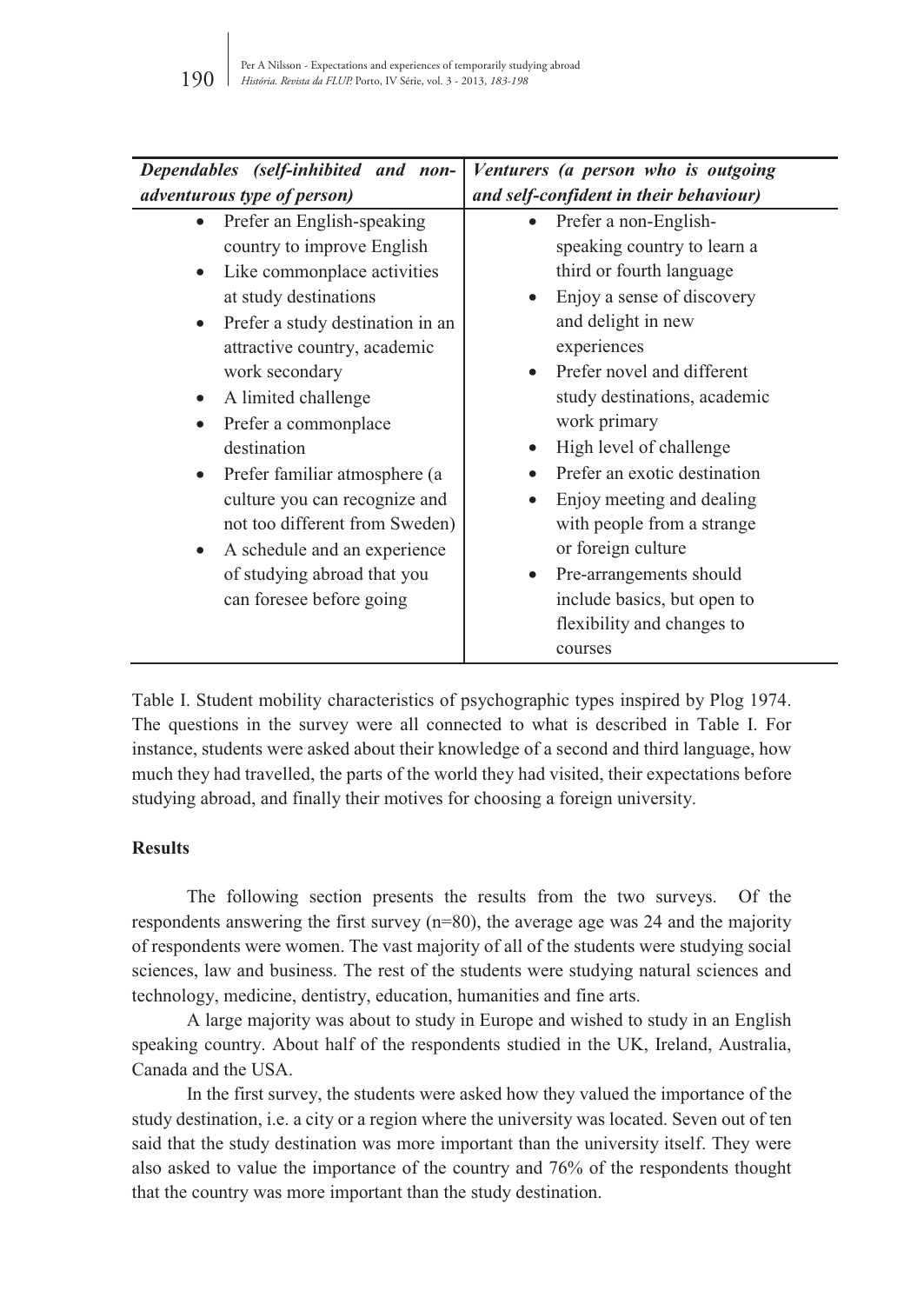## **The students' backgrounds**

An analysis of the results from the first survey showed that a large majority (89 %) of the respondents had grown up in Sweden, and half had some previous experience of living abroad for a period of time. Many of the students who enrolled in the mobility programmes were experienced travellers. All had visited at least one European country outside of Sweden. A majority had been to North America and Asia. Fewer students had been to Africa, South America, the Middle East, Oceania and Central America. In other words, the students had visited many countries, and they had a good knowledge of languages (Table II). They had university backgrounds, such as law school and business school, which could strongly benefit from the experience of studying abroad, especially when it came to further career planning and choosing a country for their studies. Most students preferred an English speaking country. Over half of the students had studied in English; another 4 students had studied in English and the language of the country. Six of the students had studied in Spanish alone. One student had studied in Chinese (Mandarin) when studying abroad, another one in German, and one had studied in French. It should be emphasised that not being proficient in a third or fourth language does not seem to be an obstacle to student mobility. One might add that most of the students had studied for quite some time at the university level. The majority of the students had earned 121 European Credit Transfer and Accumulation System (ECTS) credits or more at Umeå University before temporarily studying abroad as an exchange student.

| Language  | Frequency                     |  |  |
|-----------|-------------------------------|--|--|
| Swedish   | 80                            |  |  |
| English   | 66                            |  |  |
| Spanish   | 16                            |  |  |
| Norwegian | 11                            |  |  |
| French    | 11                            |  |  |
| German    | 9                             |  |  |
| Finnish   | 4                             |  |  |
| Danish    | $\mathfrak{D}_{\mathfrak{p}}$ |  |  |
| Russian   |                               |  |  |

Table II. A self-evaluated knowledge of languages. The students were asked to rate their knowledge of the languages on a scale from 1 to 7, where 7 stood for very good knowledge of a language. The results for 'very good knowledge' in the self-evaluation are shown in the table.

## **English speaking versus non-English speaking countries**

The respondents in the first survey, pre-departure, were divided into two groups: students who studied in an English speaking country (n=44) and those who studied in a non-English speaking country (n=36).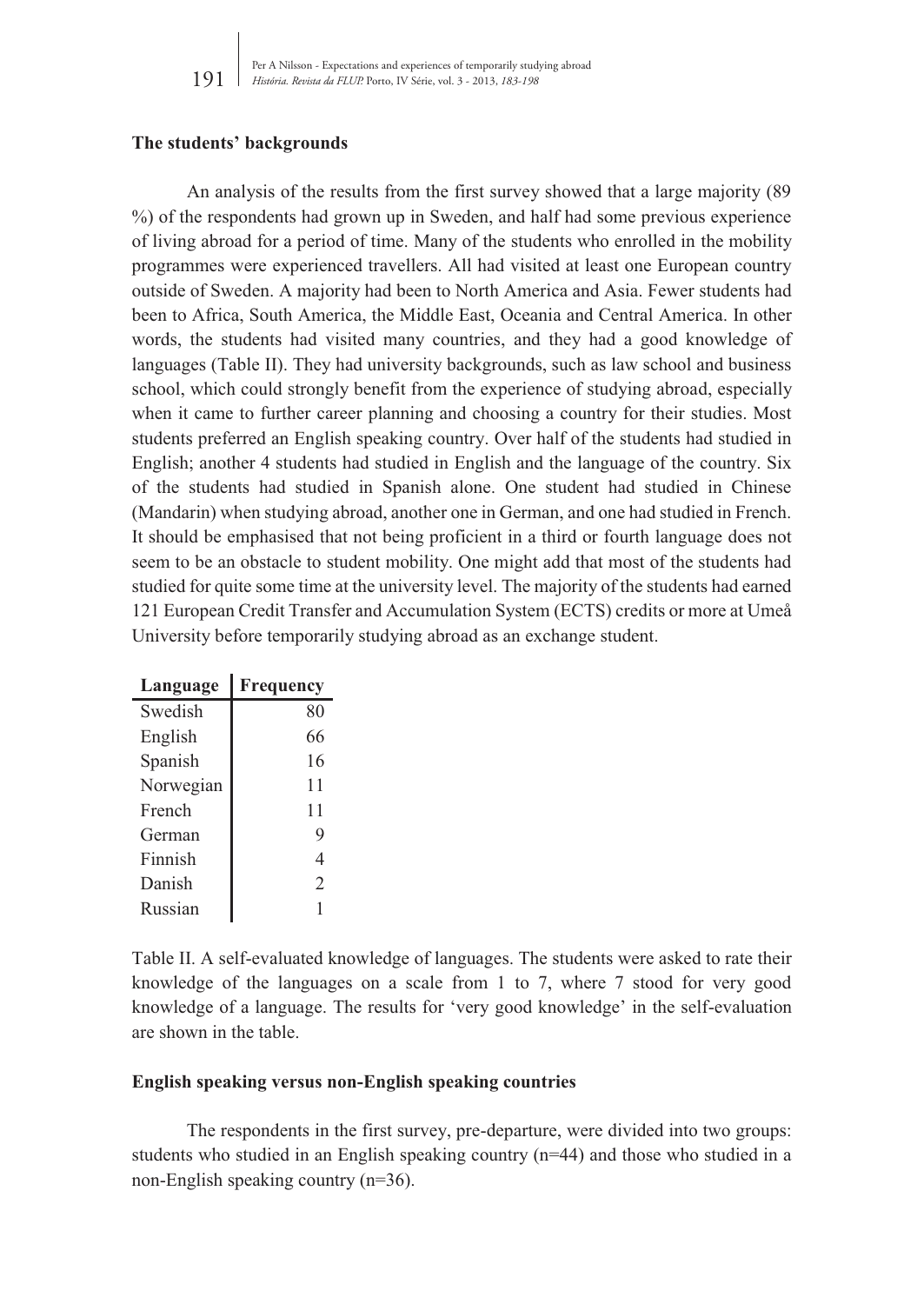In both groups, female students were the majority. Students who went to non-English speaking countries had a more international background, i.e. the answers from the survey showed that they  $(n=6)$  grew up mostly outside Sweden and, additionally, 23 students responded that they had lived abroad at some point during their childhood. They were also looking for an academic challenge. Students who went to English speaking countries had less experience of living abroad. Three of the students had lived outside of Sweden for most of their upbringing and 17 had lived outside of Sweden for part of their lives. Those who studied in an English speaking country were to a higher degree looking for an adventure than those studying in a non-English speaking country. One can also observe that the students preferred to improve their already high proficiency in English rather than invest in learning a third or a fourth language. Worth noting is the fact that 18 out of the 36 students in a non-English speaking country studied in English.

Motives for studying abroad were compared between students who studied in an English speaking country with students who studied in a non-English speaking country. Motives such as 'recommended by a teacher'; 'living abroad part of the upbringing'; 'good reputation of the university'; 'asset to other academic course work'; 'grew up mostly outside Sweden'; 'family/friends' were significantly more prevalent among students in non-English speaking countries. Moreover, motives such as 'recommended by a friend'; 'learn another language'; 'adventure'; 'existence of an agreement'; 'attachment to the university'; 'information via Web/Internet' were significantly more prevalent among students studying in an English speaking country (Figure 1). Furthermore, students studying in English speaking countries seem to have different expectations to those going to non-English speaking countries. The latter are more experienced having previously lived, travelled or worked abroad. They know more about what to expect and they seem to make more independent choices. Moreover, they expect to be studying at a prestigious university with good quality academic courses. On the other hand, students going to English speaking countries seem to depend more on the existence of agreements with partner universities and recommendations from friends, and they expect studying abroad to be an adventure.

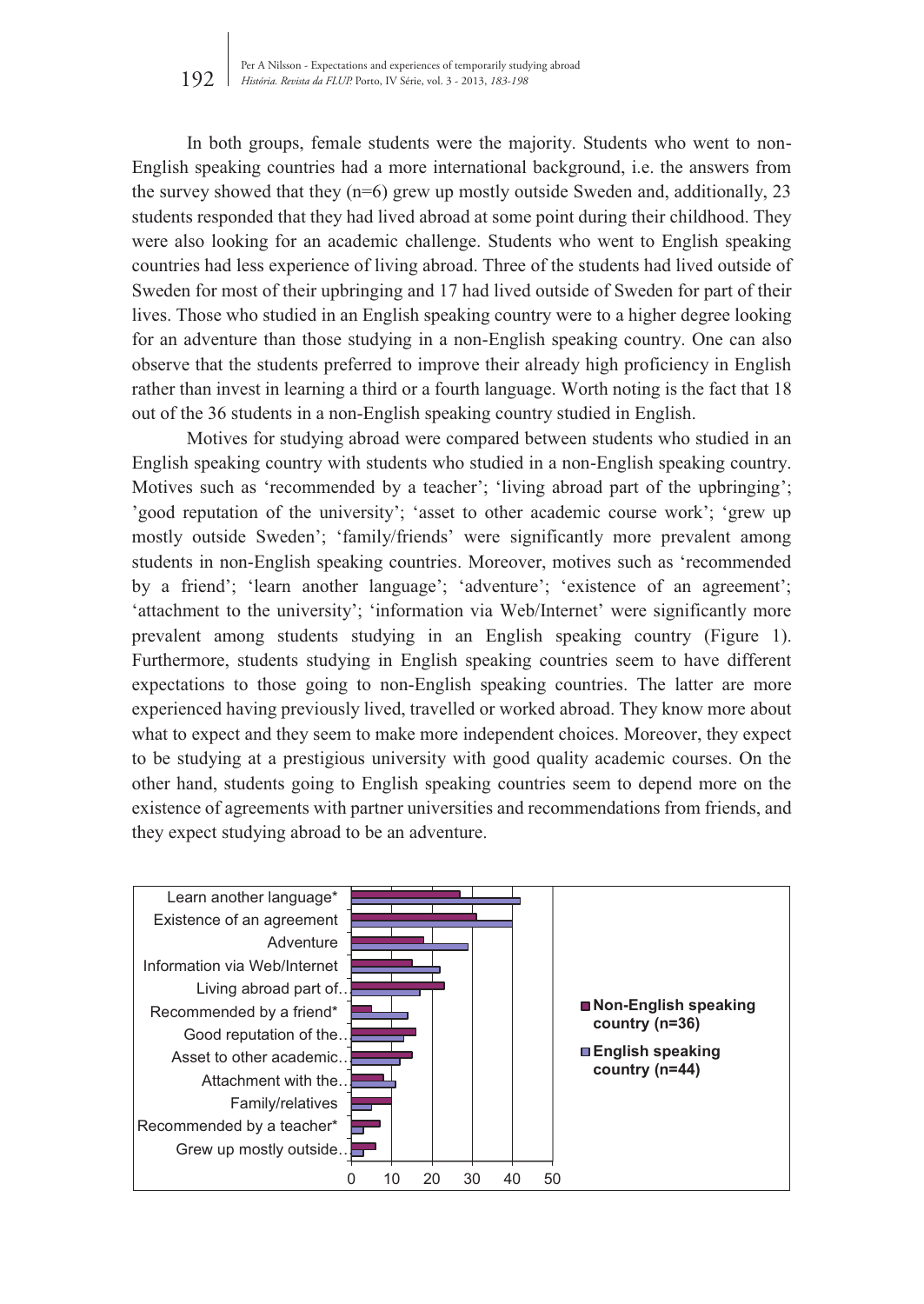Figure 1. Differences between the motives of students who studied in an English speaking country  $(n=44)$  and those who studied in a non-English speaking country  $(n=36)$ , the frequency is shown per 'motive' in the table. The level of statistical significance was set to  $p<0.05$  (\*).

## **Comparisons of expectations and experiences before departure and after return**

The students in this study had expectations prior to departing and, having returned, they have, experiences they gained from temporarily studying abroad (Table III). Before departing as exchange students, the vast majority expected of excitement and adventure. Moreover, a majority of the students did in fact experience adventure. For the respondents, adventure stands out as the aspect that characterises the experience abroad. Adventure was shown to be a significant element. Before leaving Sweden, the students responded that a period abroad would be an adventure and this expectation was shown to have been fulfilled. The two surveys asked questions about what it was like to be an exchange student. Many expected that they would find a job more easily in the future, learn about another culture and learn another language. It seems that the respondents were looking for the experience of having lived abroad for a period of their lives. After returning home, the respondents reported that they had enjoyed the change of study location and that they thought it was interesting to learn more about another culture. Elements such as a change of study environment and learning about another culture became more important after a study period abroad, i.e. these aspects surpassed the students' expectations. The respondents had positive expectations before going as exchange students and they returned with even more positive attitudes. This study indicates that their expectations were met and that the students were very satisfied with their overall experience of temporarily studying abroad. It seems that the experiences the students have in foreign countries are well received in all respects. In addition, the respondents considered the study period worthwhile. Finally, this study also shows that living in a warmer climate does not stand out as important for students when they choose their destinations, something that one might expect considering that Umeå University is located in northern Europe.

|                                | <b>Before</b> |            | After     |            |
|--------------------------------|---------------|------------|-----------|------------|
|                                | going         |            | returning |            |
|                                | Frequency     | Percentage | Frequency | Percentage |
| Exciting/adventure             | 35            | 61         | 28        | 50         |
| Learning about another culture | 5             |            |           | 12         |
| Learning another language      | 4             |            |           |            |
| Studies in a more interesting  | $\mathcal{L}$ |            |           |            |
| academic environment(*)        |               |            |           |            |
| Change of environment (*)      | 3             |            | 8         | 14         |
| Living in a warmer climate     |               |            |           |            |
| Easier to get a job $(*)$      | 6             | 10         |           |            |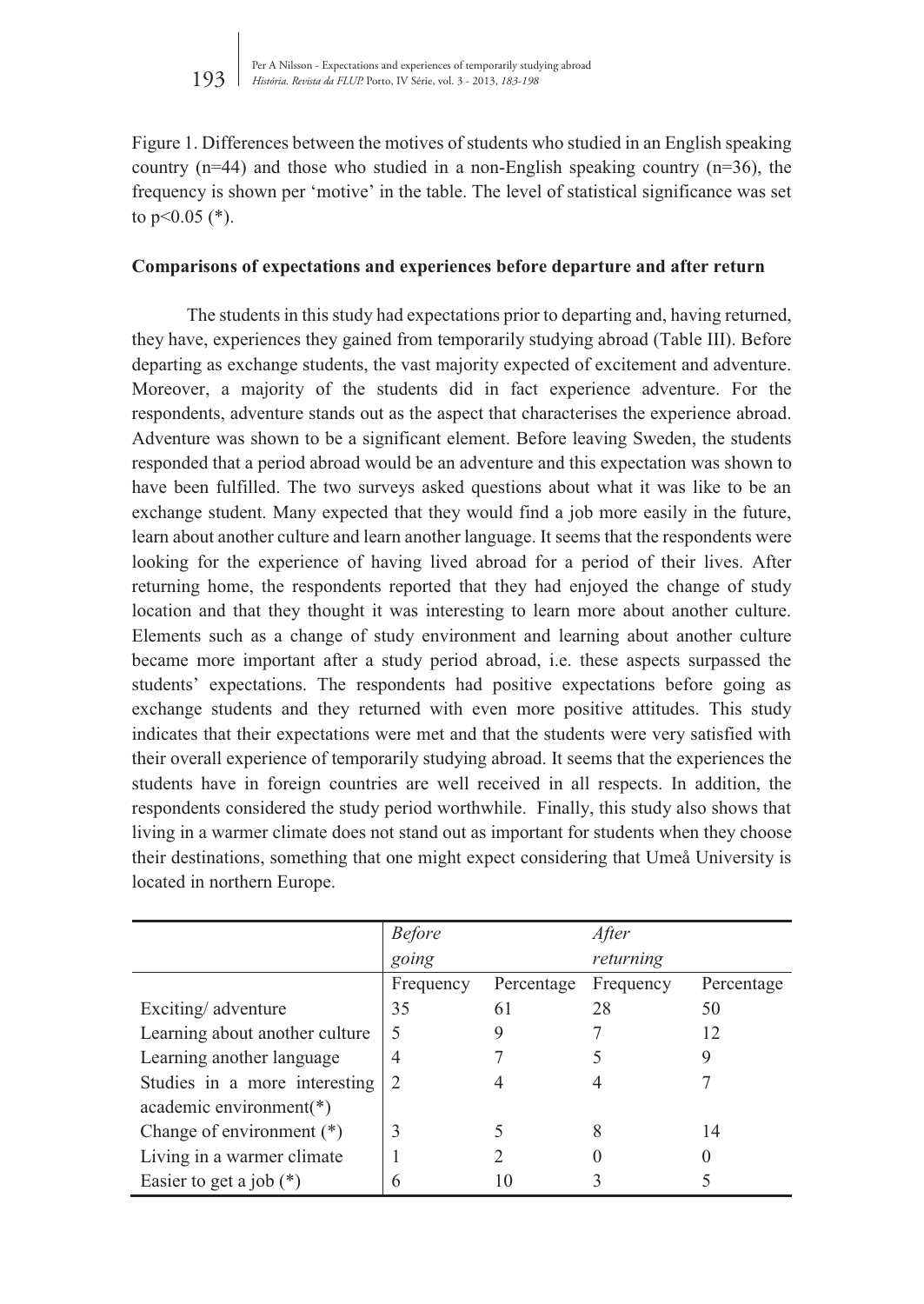| Jther<br>matters                         |                |    |   |     |
|------------------------------------------|----------------|----|---|-----|
| <b>TOTAL</b><br>$\overline{\phantom{a}}$ | --<br>$\sim$ . | 00 | ັ | 100 |

Table III. How can your expectations and experiences best be described? Data has been matched between the same respondents before departure and after return to Sweden. The statistical significance level was set to  $p<0.05$  (\*)

# **Interviews with students after returning**

After returning from studying abroad, ten exchange students were randomly chosen for follow up interviews. The students knew that the interviews later were going to be published on the Umeå University website. The students expressed that they were looking for a change and personal development and they expected studying abroad to be a challenge. A few used the term 'adventure'. Further, one student stressed that she enjoys travelling and, for her studying in Poland was a thrilling experience. Other emphasised the language training. One stressed that studying abroad was more or less expected from a student studying at the international business programme. The experience was about learning, not only academically but mostly learning outside the lecture halls, i.e. learning how other people think, feel and argue turned out to be the greatest learning experience. Moreover, the experience was also about a different way of lecturing and adjusting to another study system with different requirements to those they were used to. Moreover, the students also had to adjust to another type of university bureaucracy, which often caused them frustration.

Participation in the Umeå University Buddy Programme was important in preparing one of the students before enrolling. Every academic year, Umeå University offers all international students the opportunity to participate in the Buddy Programme and about 1 000 students participate together with Swedish students (buddies). The student underlined that the international students he met in the programme were a great inspiration. When he considered studying as an exchange student, his choice was to study in Taiwan because of the friendly and interesting Taiwanese students he met in the Buddy Programme.

One student was greatly committed to studying in Istanbul, Turkey. That commitment made him contact a Turkish university on his own initiative to open a dialogue with that particular university. A formal Erasmus agreement was later signed by his home department and the Turkish university in Istanbul.

To summarize, the students expressed in the interviews that studying as an outbound exchange student enriched their lives. The students said; "just go as an exchange student, you will not regret your decision"; "when you get there everything will be resolved"; "for those aiming at an international career, being an exchange student is something to be recommended"; "it might be comfortable to go to an English speaking country but it is more of a learning experience to study in a non-English speaking country"; "it does not matter where you go just take the opportunity and study abroad".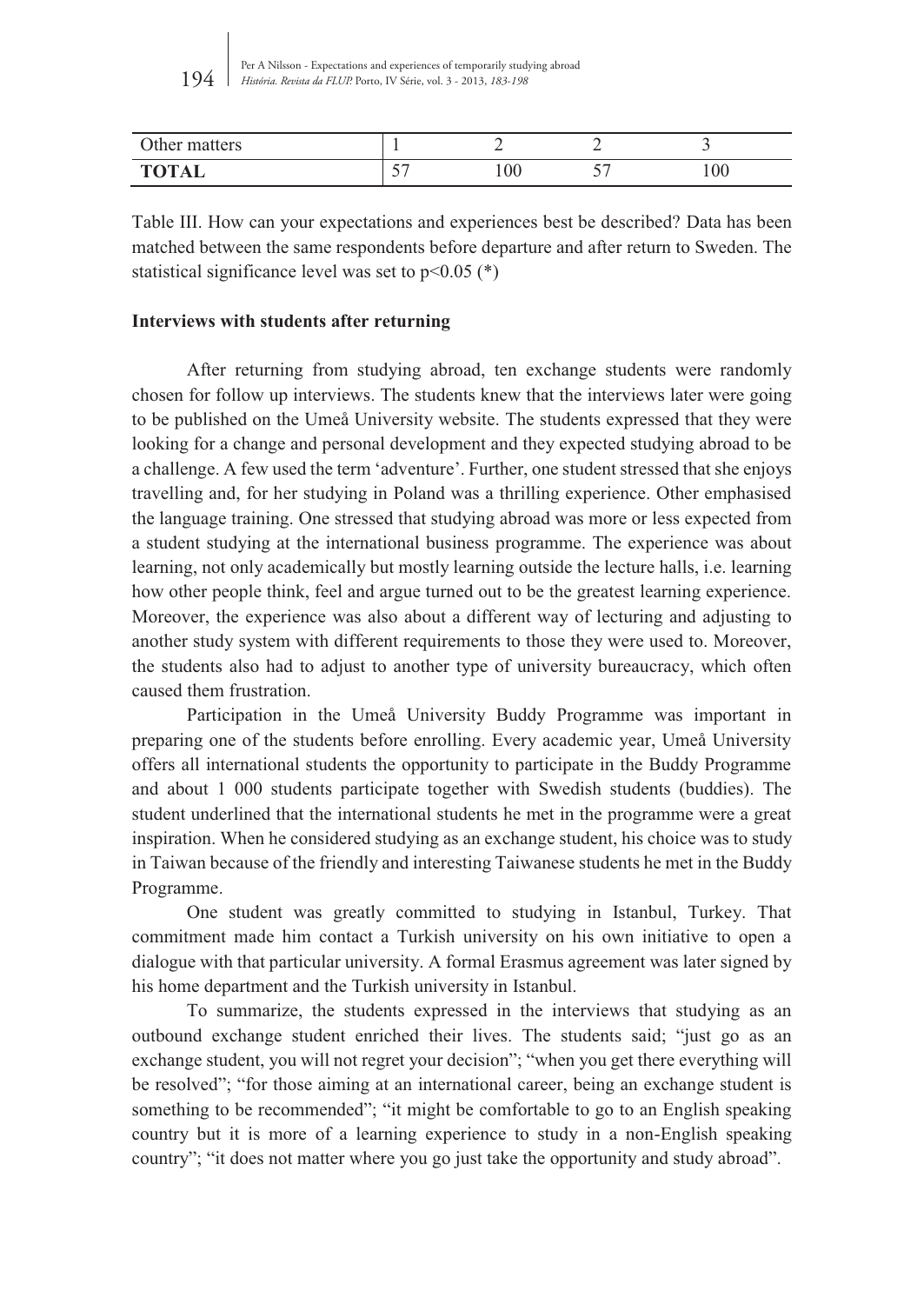#### **Conclusion and main findings**

Since the 1970s, the number of students studying abroad has increased considerably worldwide. In 2005, approximately 3 million university students were enrolled in studies outside their country of citizenship, in comparison with approximately 0.6 million in 1975 (OECD, 2009). Due to the fact that student mobility has become an ambiguous are of research this tentative study has broaden the perspective an added the research question, i.e. how expectations are being met? In addition, a model from tourism and hospitality research is used studying student mobility from another angle.

The findings in this study indicate that a period of studying abroad enriches students' lives but this study also confirms that it is a selection of students that studies abroad. The most adventurous and internationally experienced students are attracted to enrolling in student mobility programmes. It is clear that these students see exchange programmes as an opportunity for exploration but also as a way to use the experience as a merit later in life.

In this study, it was found that the choices students make about mobility is individualistic and it seems as if the students place a very high value on the country in which to study. For most students, the study destination is more important than the university itself. A vast majority of the respondents thought that the country was more important than the study destination (cf. Jonsson, 2003). This is an interesting result taking into consideration that the students have many more options than they are willing and able to use when it comes to temporarily studying abroad. However, some studies have shown that international mobility for study purposes may be tied in to future intentions about places of work and residence (OECD, 2009). One may also assume that there will be differences between the choices of Swedish students and those of students of other nationalities. The OECD Programme for International Students Assessments (PISA) programme indicates that 15-year-old students vary when it comes to gender and social background when preparing of today's knowledge society (PISA, 2009)

The article defines students as 'tourists' on the basis of temporary mobility. The reason is not to trivialize studying abroad and the motivations, and expectations students have in relation to mobility. The study, inspired by a model used in tourism and hospitality research, is aimed to broadening the perspectives and to learn more about what attracts students who temporarily study abroad. This should be seen in the light of mobility being a normal thing among contemporary university students (Brach et al. 2006).This tentative and limited study partially confirms Plog's model. Students who were outgoing and selfconfident in their behaviour seemed to choose non-English speaking countries. They had a more international background; they were looking for an academic challenge; they wanted to study at a university with a good reputation; they trusted their teachers' advice on where to study and they used their own networks, such as family/relatives, when choosing a study destination.

It would seem that students see studying abroad as an opportunity for a unique adventure. When Plog (1974, 2001) discussed venturers and non-venturers as types of people, he was rather strict. When the students in this study responded to the survey, they seemed to label themselves as more adventurous then they were in more objective and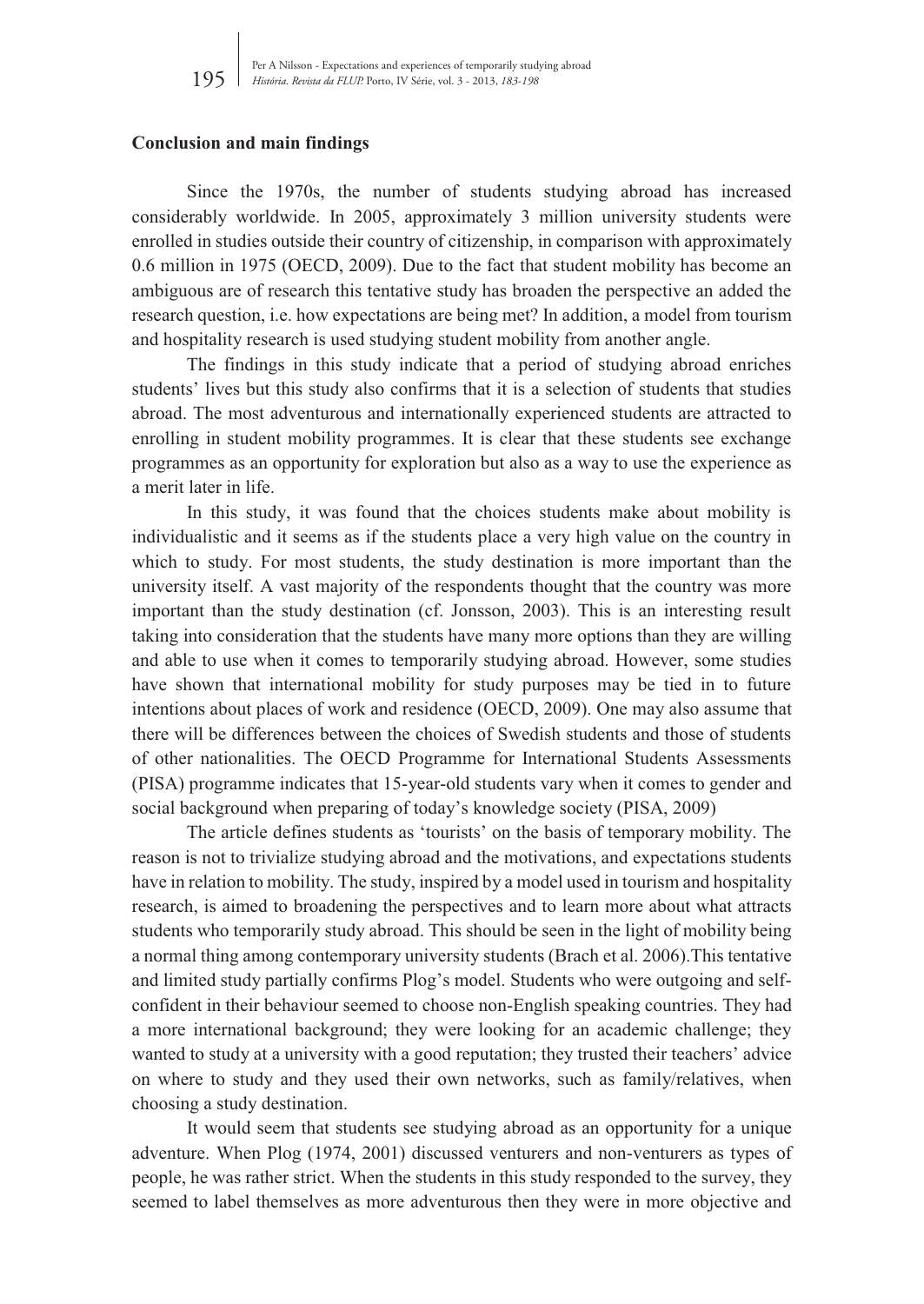strict terms. A survey is a self-evaluation, and therefore, terms such as 'adventure' and 'exotic' mean very different things to different people. However, students who went to non-English speaking countries seemed to be able to consider a wider range of options when it came to studying abroad. It is noteworthy that half of the students who studied in a non-English speaking country actually studied in English. English has become a global language (cf. Crystal, 2003), a lingua franca. The students expressed the desire to become more fluent in a language they already had good knowledge of (i.e. English), rather than a desire to learn a language of which they had limited or no knowledge. However, improvement of language skills still seems to be important to students when choosing to enrol in a student mobility programme. Other studies have also shown the desire of students to learn another language (Maiworm & Teichler, 1996; Teichler, 1999; Maiworm, 2001; Teichler, 2002; Bracht et al. 2006). Moreover, the respondents studying in an English speaking country were less internationally experienced and expected studying abroad to be an adventure. Students going to English speaking countries valued adventure more because they had limited experiences of studying, travelling and/or working in a foreign country. For those students, it would seem that the experience gained from a period of studying abroad confirms Plog's model; their experiences moved them from dependables to venturers in the sense that they became more self-confident, and their mind-set became more explorative and they became more curious about the world.

In conclusion, a global life style among young people and the fact that being mobile has become normal among European university students raise questions. Are the students who are not presently attracted to exchange programs already experienced travellers with extensive international experience? Can students who do not utilize the available mobility programmes be categorised as self-inhibited and non-adventurous types of person? This study has highlighted the incentives students have to becoming exchange students but, most importantly, how they value this experience. The findings from this study indicate that the student first prioritize which country they would like to study in and secondly the more precise destination. Only there after comes aspects that has relevance for an 'academic' exchange programme such as courses, research reputation of selected universities or departments, teaching and learning issues, etc. Mobility as a phenomenon is also strongly supported by mobility programmes, for instance, the Erasmus Lifelong Learning Programme.

However, to make progress, more knowledge is necessary in this field, especially when it comes to inspiring students not only with 'political' arguments but with personal rationales as well. Stretwieser, Le & Rust (2012, p.17) call "to engage in deeper research to more fully understand the totality of the study-abroad experience." Furthermore, when increasing the attractiveness of exchange programs, one has to be aware of the psychology of students as they choose their study destination. Finally, future research is needed to focus on the students' adjustment process when returning from a period of studying abroad (e.g. Sandhu, 1994).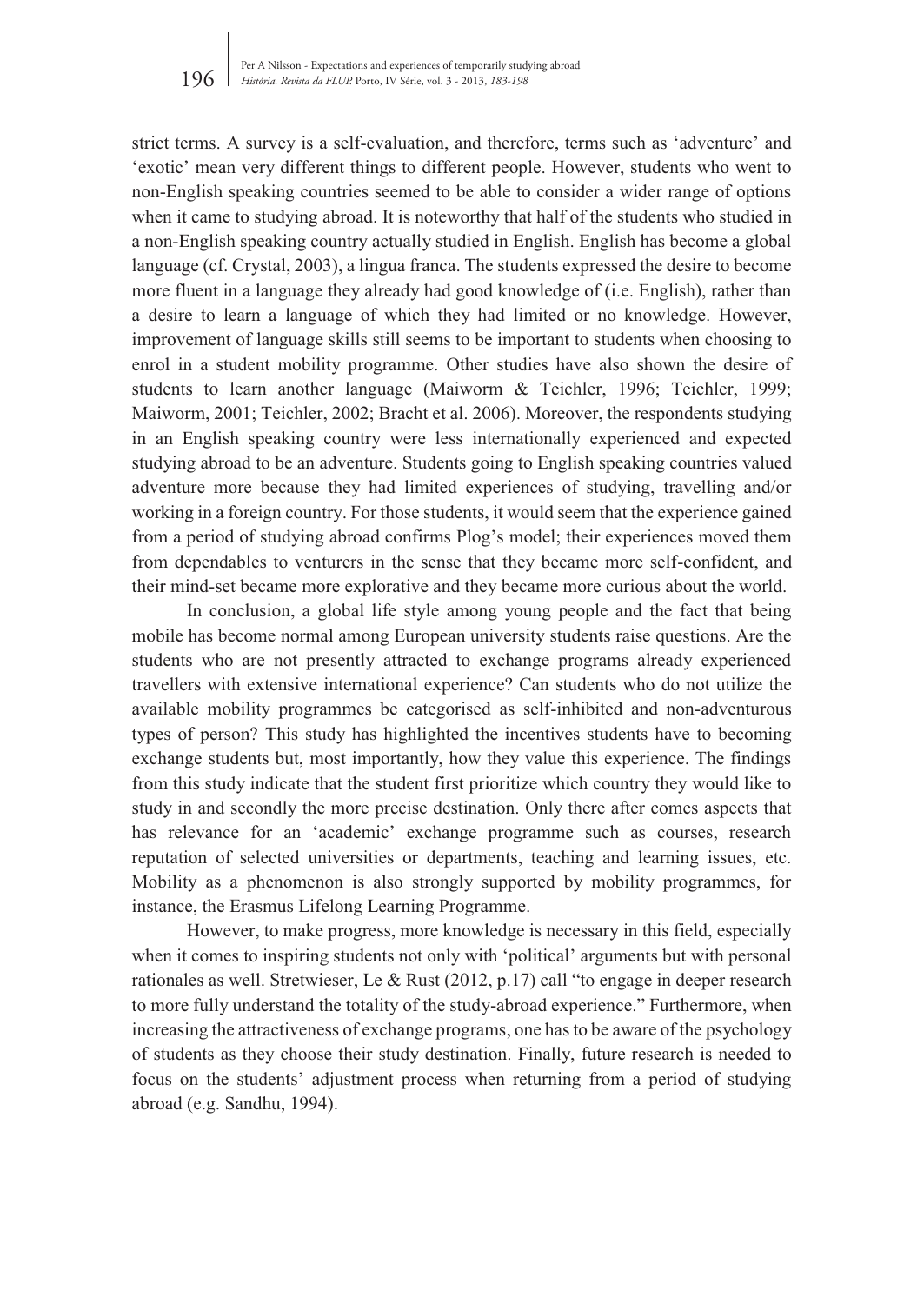# **REFERENCES**

Bond, S., Girgrah, A., Burrow, J., Ingersoll, M., Vandermuhlen, C., Spaling, M. & Areemanpattnil, S. (2009). World of learning: Canadian Post-Secondary Students and the Study Abroad Experience. The Canadian Bureau for International Education. ISBN: 978- 1-894129-67-1. Ottawa, Ontario, Canada

Bracht, O., Engel, C., Janson, K., Over, A., Schomburg, H. & Teichler, U. (2006). *The Professional Value of ERASMUS Mobility*. Final report of the VALERA project. International Centre for Higher Education Research (INCHER-Kassel), University of Kassel, Kassel, Germany

Cambridge, J. & Thompson, J. (2004) Internationalism and globalization as contexts for international education. *Compare: A Journal of Comparative and International Education*, 2, pp.161-175

Campbell, J., & Li, M. (2008). Asian Students Voice: An Empirical Study of Asian Students Learning Experiences at a New Zealand University*. Journal of Studies in International Education*, 4, pp. 375-396

Chen, P. & Kerstetter, D. L. (1999). International Students Image of Rural Pennsylvania as a Travel Destination. *Journal of Travel Research*, 37, pp. 256-266

Crystal, D., (2003). *English as a global language*, Second edition. Cambridge University Press.

 Doyle, S., Gendall P., Meyer, L H., Hoek, J., Tait, C., McKenzie, L.,& Loorparg, A. (2010). An Investigation of Factors Associated With Student Participation in Study Abroad. *Journal of Studies in International Education*, 14, pp. 471-490

Field, A.M. (1999) The College Students Market Segment: A Comparative Study of Travel Behaviours of International and Domestic Students at a South-eastern University. *Journal of Travel Research*, 37, 375-381

Findlay, A.M., King, R., Stam, A., & Ruiz-Gelices, E. (2006). *Ever Reluctant Europeans: The Changing Geographies of UK Students Studying and Working Abroad.* European Urban and Regional Studies, 13 (4), 291-318

Jonsson, G. (2003). *Rotad, rotlös rastlös* (Rooted, rootless and restless young), GERUM kulturgeografi 2003:3 (Umeå University Press, Sweden)

King, R., & Ruiz-Gelices, E. (2003). International Student Migration and the European `Year Abroad´: Effects on European Identity and Subsequent Migration Behaviour. *International Journal of Population Geography.* 9, pp. 229-252.

Maiworm, F. (2001). ERASMUS: Continuity and change in the 1990s*. European Journal of Education,* 4, pp. 459-472

Maiworm, F., & Teichler, U. (1996). Study Abroad and Early Career. London and Bristol, Kingsley

McLeod, M., & Wainwright, P. (2009). Researching the Study Abroad Experience*. Journal of Studies in International Education*, 1, pp. 66-71

Norris, E.M., & Gillespie, J. (2009). How Study Abroad Shapes Global Careers: Evidence from the United States*. Journal of Studies in International Education*, 3, pp. 382-397

The Organisation for Economic Co-operation and Development (2009). *Education at a Glance* (OECD Indicators 2009, Paris)